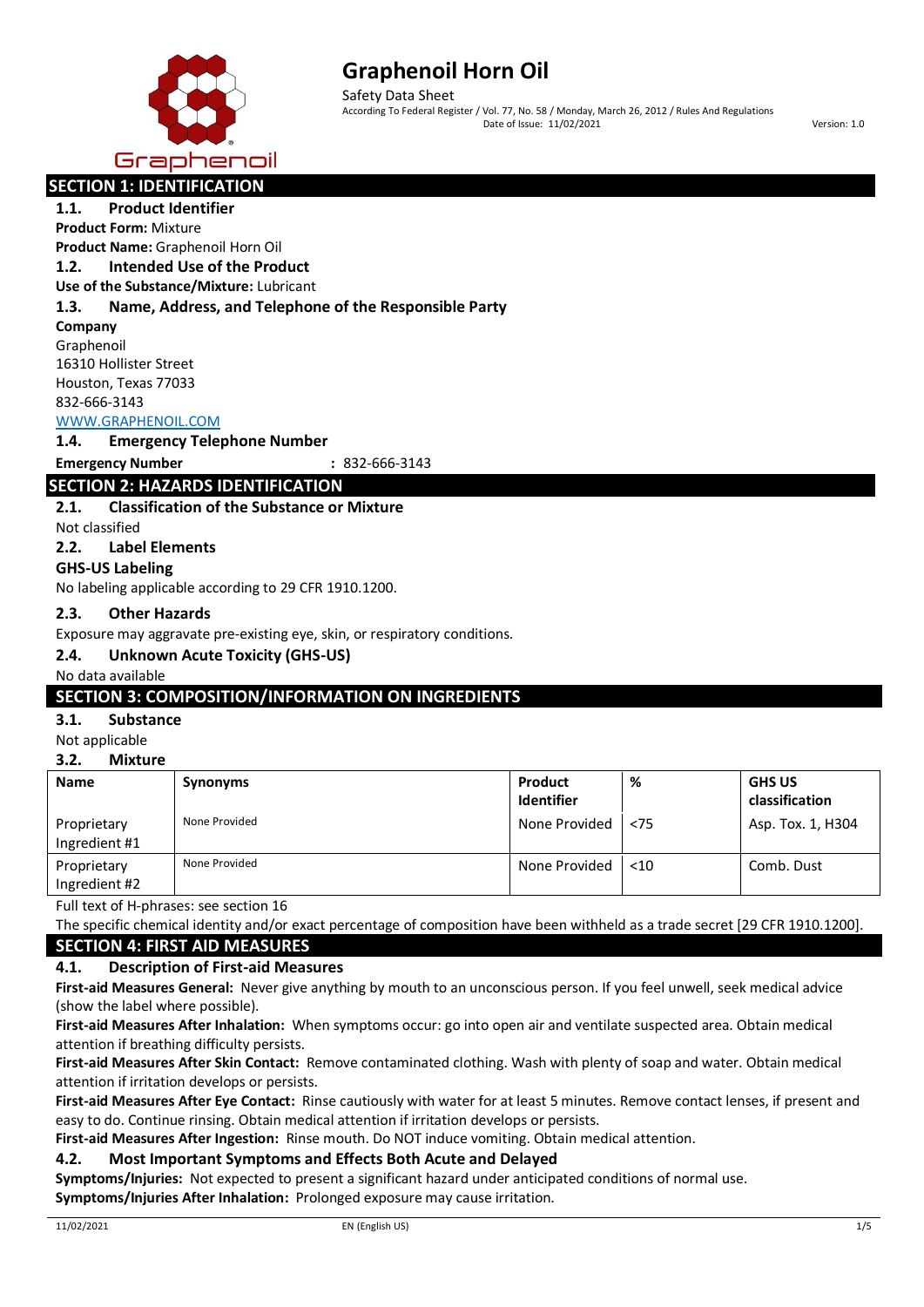Safety Data Sheet

According to Federal Register / Vol. 77, No. 58 / Monday, March 26, 2012 / Rules and Regulations

**Symptoms/Injuries After Skin Contact:** Prolonged exposure may cause skin irritation. Direct contact may cause irritation by mechanical abrasion.

**Symptoms/Injuries After Eye Contact:** May cause slight irritation to eyes. May cause mechanical eye irritation.

**Symptoms/Injuries After Ingestion:** Ingestion may cause adverse effects.

**Chronic Symptoms:** None expected under normal conditions of use.

#### **4.3. Indication of Any Immediate Medical Attention and Special Treatment Needed**

If exposed or concerned, get medical advice and attention. If medical advice is needed, have product container or label at hand.

## **SECTION 5: FIRE-FIGHTING MEASURES**

#### **5.1. Extinguishing Media**

**Suitable Extinguishing Media:** Water spray, fog, carbon dioxide (CO2), alcohol-resistant foam, or dry chemical.

**Unsuitable Extinguishing Media:** Do not use a heavy water stream. Use of heavy stream of water may spread fire.

#### **5.2. Special Hazards Arising From the Substance or Mixture**

**Fire Hazard:** Not considered flammable but may burn at high temperatures.

**Explosion Hazard:** Product is not explosive.

**Reactivity:** Hazardous reactions will not occur under normal conditions.

#### **5.3. Advice for Firefighters**

**Precautionary Measures Fire:** Exercise caution when fighting any chemical fire.

**Firefighting Instructions:** Use water spray or fog for cooling exposed containers.

**Protection During Firefighting:** Do not enter fire area without proper protective equipment, including respiratory protection.

**Hazardous Combustion Products:** Under fire conditions, black smoke, carbon dioxide and carbon monoxide may be released.

## **SECTION 6: ACCIDENTAL RELEASE MEASURES**

#### **6.1. Personal Precautions, Protective Equipment and Emergency Procedures**

**General Measures:** Avoid prolonged contact with eyes, skin and clothing. Avoid breathing (vapor, mist, spray). Material is a slip hazard.

#### **6.1.1. For Non-Emergency Personnel**

**Protective Equipment:** Use appropriate personal protective equipment (PPE).

**Emergency Procedures:** Evacuate unnecessary personnel.

#### **6.1.2. For Emergency Personnel**

**Protective Equipment:** Equip cleanup crew with proper protection.

**Emergency Procedures:** Upon arrival at the scene, a first responder is expected to recognize the presence of dangerous goods, protect oneself and the public, secure the area, and call for the assistance of trained personnel as soon as conditions permit. Ventilate area.

#### **6.2. Environmental Precautions**

Prevent entry to sewers and public waters.

#### **6.3. Methods and Materials for Containment and Cleaning Up**

**For Containment:** Contain any spills with dikes or absorbents to prevent migration and entry into sewers or streams. **Methods for Cleaning Up:** Clean up spills immediately and dispose of waste safely. Take up liquid spill into absorbent material, e.g.: sand. Transfer spilled material to a suitable container for disposal. Contact competent authorities after a large spill.

#### **6.4. Reference to Other Sections**

See Section 8 for exposure controls and personal protection and Section 13 for disposal considerations.

## **SECTION 7: HANDLING AND STORAGE**

#### **7.1. Precautions for Safe Handling**

**Precautions for Safe Handling:** Wash hands and other exposed areas with mild soap and water before eating, drinking or smoking and when leaving work. Avoid prolonged contact with eyes, skin and clothing. Avoid breathing vapors, mist, spray. Material is a slip hazard.

**Hygiene Measures:** Handle in accordance with good industrial hygiene and safety procedures.

## **7.2. Conditions for Safe Storage, Including Any Incompatibilities**

**Technical Measures:** Comply with applicable regulations.

**Storage Conditions:** Keep container closed when not in use. Store in a dry, cool place. Keep/Store away from direct sunlight, extremely high or low temperatures and incompatible materials.

#### **Incompatible Materials:** Strong acids, strong bases, strong oxidizers.

#### **7.3. Specific End Use(s)**

Lubricant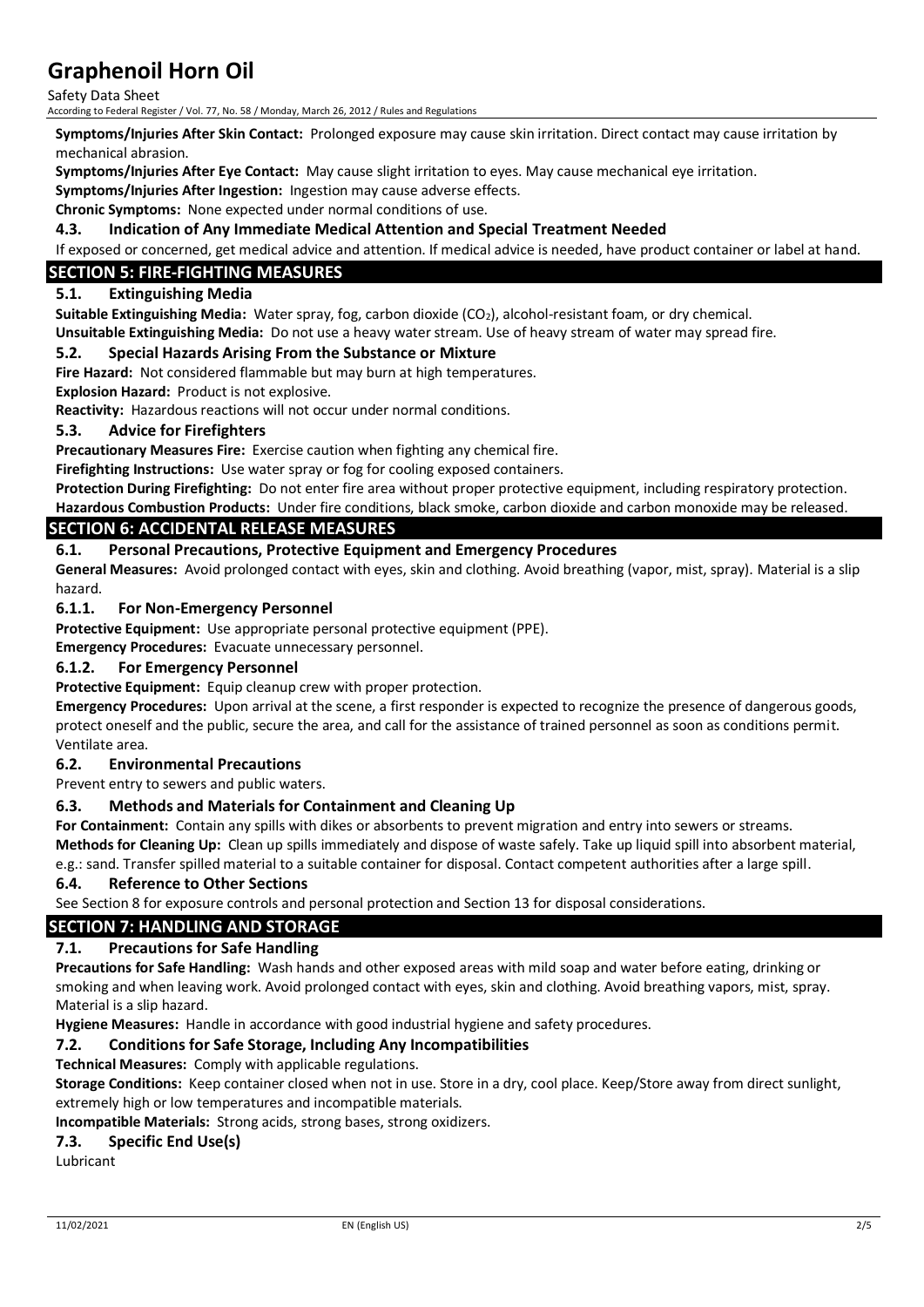Safety Data Sheet

According to Federal Register / Vol. 77, No. 58 / Monday, March 26, 2012 / Rules and Regulations

## **SECTION 8: EXPOSURE CONTROLS/PERSONAL PROTECTION**

## **8.1. Control Parameters**

For substances listed in section 3 that are not listed here, there are no established exposure limits from the manufacturer, supplier, importer, or the appropriate advisory agency including: ACGIH (TLV), AIHA (WEEL), NIOSH (REL), or OSHA (PEL).

| <b>Proprietary Ingredient #2</b> |                    |                                                                                |
|----------------------------------|--------------------|--------------------------------------------------------------------------------|
| <b>USA ACGIH</b>                 | ACGIH OEL TWA      | $2$ mg/m <sup>3</sup> (all forms except graphite fibers-respirable particulate |
|                                  |                    | matter)                                                                        |
| <b>USA NIOSH</b>                 | NIOSH REL (TWA)    | 2.5 mg/m <sup>3</sup> (natural-respirable dust)                                |
| <b>USA IDLH</b>                  | <b>IDLH</b>        | 1250 mg/m <sup>3</sup> (Graphite (natural))                                    |
| <b>USA OSHA</b>                  | OSHA PEL (TWA) [1] | 15 mg/m <sup>3</sup> (synthetic-total dust)                                    |
|                                  |                    | 5 mg/m <sup>3</sup> (synthetic-respirable fraction)                            |
| <b>USA OSHA</b>                  | OSHA PEL (TWA) [2] | 15 mppcf (natural)                                                             |
|                                  |                    | (See 29 CFR 1910.1000 TABLE Z-3)                                               |

## **8.2. Exposure Controls**

**Appropriate Engineering Controls :** Suitable eye/body wash equipment should be available in the vicinity of any potential exposure. Ensure adequate ventilation, especially in confined areas. Ensure all national/local regulations are observed.

**Personal Protective Equipment** : Gloves. Protective clothing. Protective goggles.



| <b>Materials for Protective Clothing</b><br><b>Hand Protection</b><br><b>Eye and Face Protection</b><br><b>Skin and Body Protection</b><br><b>Respiratory Protection</b> | : Chemically resistant materials and fabrics.<br>: Wear protective gloves.<br>: Chemical safety goggles.<br>: Wear suitable protective clothing.<br>: If exposure limits are exceeded or irritation is experienced, approved respiratory<br>protection should be worn. In case of inadequate ventilation, oxygen deficient |
|--------------------------------------------------------------------------------------------------------------------------------------------------------------------------|----------------------------------------------------------------------------------------------------------------------------------------------------------------------------------------------------------------------------------------------------------------------------------------------------------------------------|
|                                                                                                                                                                          | atmosphere, or where exposure levels are not known wear approved respiratory<br>protection.                                                                                                                                                                                                                                |
| <b>Thermal Hazard Protection</b>                                                                                                                                         | : If material is hot, wear thermally resistant protective gloves.                                                                                                                                                                                                                                                          |
| <b>Environmental Exposure Controls</b>                                                                                                                                   | : Avoid unnecessary release into the environment.                                                                                                                                                                                                                                                                          |
| <b>Other Information</b>                                                                                                                                                 | : When using, do not eat, drink or smoke.                                                                                                                                                                                                                                                                                  |
| <b>SECTION 9: PHYSICAL AND CHEMICAL PROPERTIES</b>                                                                                                                       |                                                                                                                                                                                                                                                                                                                            |
| 9.1.<br><b>Information on Basic Physical and Chemical Properties</b>                                                                                                     |                                                                                                                                                                                                                                                                                                                            |
| <b>Physical State</b>                                                                                                                                                    | : Liquid                                                                                                                                                                                                                                                                                                                   |
| Appearance                                                                                                                                                               | : Not determined                                                                                                                                                                                                                                                                                                           |
| Odor                                                                                                                                                                     | : Not determined                                                                                                                                                                                                                                                                                                           |
| <b>Odor Threshold</b>                                                                                                                                                    | : No data available                                                                                                                                                                                                                                                                                                        |
| рH                                                                                                                                                                       | : No data available                                                                                                                                                                                                                                                                                                        |
| <b>Evaporation Rate</b>                                                                                                                                                  | : No data available                                                                                                                                                                                                                                                                                                        |
| <b>Melting Point</b>                                                                                                                                                     | : No data available                                                                                                                                                                                                                                                                                                        |
| <b>Freezing Point</b>                                                                                                                                                    | : No data available                                                                                                                                                                                                                                                                                                        |
| <b>Boiling Point</b>                                                                                                                                                     | : No data available                                                                                                                                                                                                                                                                                                        |
| <b>Flash Point</b>                                                                                                                                                       | : > 93.4 °C (200 °F)                                                                                                                                                                                                                                                                                                       |
| <b>Auto-ignition Temperature</b>                                                                                                                                         | : No data available                                                                                                                                                                                                                                                                                                        |
| <b>Decomposition Temperature</b>                                                                                                                                         | : No data available                                                                                                                                                                                                                                                                                                        |
| Flammability (solid, gas)                                                                                                                                                | : Not applicable                                                                                                                                                                                                                                                                                                           |
| <b>Vapor Pressure</b>                                                                                                                                                    | : No data available                                                                                                                                                                                                                                                                                                        |
| Relative Vapor Density at 20°C                                                                                                                                           | : No data available                                                                                                                                                                                                                                                                                                        |
| <b>Relative Density</b>                                                                                                                                                  | : No data available                                                                                                                                                                                                                                                                                                        |
| Solubility                                                                                                                                                               | : No data available                                                                                                                                                                                                                                                                                                        |
| <b>Partition Coefficient: N-Octanol/Water</b>                                                                                                                            | : No data available                                                                                                                                                                                                                                                                                                        |
| <b>Viscosity</b>                                                                                                                                                         | : No data available                                                                                                                                                                                                                                                                                                        |
| 11/02/2021                                                                                                                                                               | 3/5<br>EN (English US)                                                                                                                                                                                                                                                                                                     |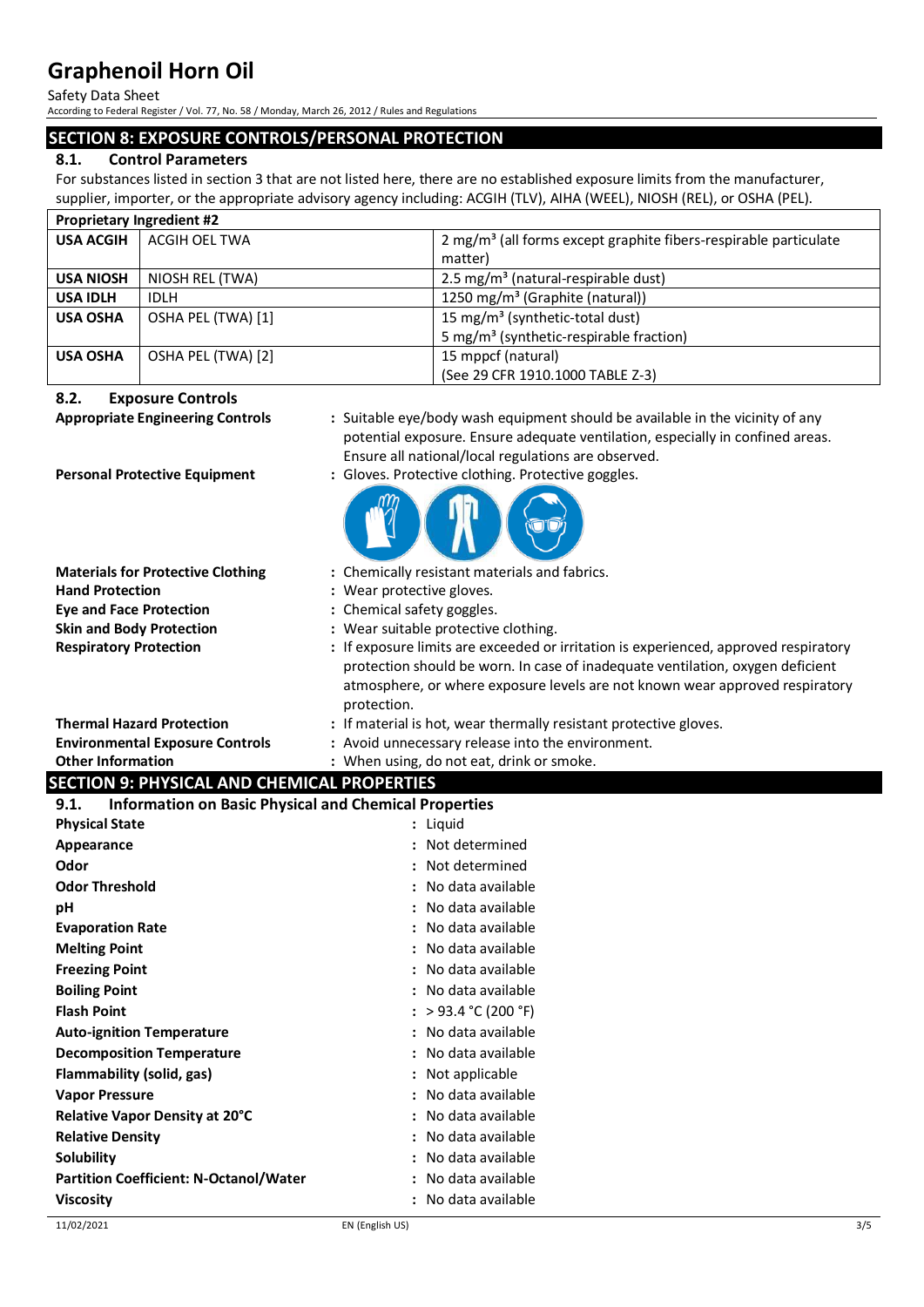Safety Data Sheet

According to Federal Register / Vol. 77, No. 58 / Monday, March 26, 2012 / Rules and Regulations

**Viscosity, Kinematic :** > 20.5 mm²/s

## **9.2. Other Information** No additional information available **SECTION 10: STABILITY AND REACTIVITY**

**10.1. Reactivity:** Hazardous reactions will not occur under normal conditions.

**10.2. Chemical Stability:** Stable under recommended handling and storage conditions (see section 7).

**10.3. Possibility of Hazardous Reactions:** Hazardous polymerization will not occur.

**10.4. Conditions to Avoid:** Direct sunlight, extremely high or low temperatures, and incompatible materials.

**10.5. Incompatible Materials:** Strong acids, strong bases, strong oxidizers.

**10.6. Hazardous Decomposition Products:** None expected under normal conditions of use. Under fire conditions, black smoke, carbon dioxide and carbon monoxide may be released.

## **SECTION 11: TOXICOLOGICAL INFORMATION**

#### **11.1. Information on Toxicological Effects**

**Acute Toxicity (Oral):** Not classified

**Acute Toxicity (Dermal):** Not classified

**Acute Toxicity (Inhalation):** Not classified

| <b>Proprietary Ingredient #2</b> |                                                 |  |
|----------------------------------|-------------------------------------------------|--|
| <b>LD50 Oral Rat</b>             | > 2000 mg/kg                                    |  |
| <b>LC50 Inhalation Rat</b>       | $>$ 2000 mg/m <sup>3</sup> (Exposure time: 4 h) |  |

**Skin Corrosion/Irritation:** Not classified

**Serious Eye Damage/Irritation:** Not classified

**Respiratory or Skin Sensitization:** Not classified

**Germ Cell Mutagenicity:** Not classified

**Carcinogenicity:** Not classified

**Reproductive Toxicity:** Not classified

**Specific Target Organ Toxicity (Single Exposure):** Not classified

**Specific Target Organ Toxicity (Repeated Exposure):** Not classified

**Aspiration Hazard:** Not classified

**Symptoms/Injuries After Inhalation:** Prolonged exposure may cause irritation.

**Symptoms/Injuries After Skin Contact:** Prolonged exposure may cause skin irritation. Direct contact may cause irritation by mechanical abrasion.

**Symptoms/Injuries After Eye Contact:** May cause slight irritation to eyes. May cause mechanical eye irritation.

**Symptoms/Injuries After Ingestion:** Ingestion may cause adverse effects.

**Chronic Symptoms:** None expected under normal conditions of use.

| <b>SECTION 12: ECOLOGICAL INFORMATION</b>     |                                                                                      |  |
|-----------------------------------------------|--------------------------------------------------------------------------------------|--|
| <b>Toxicity</b><br>12.1.                      |                                                                                      |  |
| <b>Ecology - General</b>                      | : Not classified.                                                                    |  |
| <b>Proprietary Ingredient #2</b>              |                                                                                      |  |
| LC50 Fish 1                                   | > 100 mg/l (Exposure time: 96 h - Species: Danio rerio [semi-static])                |  |
| EC50 - Crustacea [1]                          | > 100 mg/l (Exposure time: 48 h - Species: Daphnia magna [static])                   |  |
| ErC50 (Algae)                                 | > 100 mg/l (Exposure time: 72 h - Species: Pseudokirchneriella subcapitata [static]) |  |
| <b>NOEC Chronic Fish</b>                      | > 100 mg/l (Exposure time: 96 h - Species: Danio rerio [semi-static])                |  |
| <b>NOEC Chronic Crustacea</b>                 | > 100 mg/l (Exposure time: 48 h - Species: Daphnia magna [static])                   |  |
| <b>NOEC Chronic Algae</b>                     | > 100 mg/l (Exposure time: 72 h - Species: Pseudokirchneriella subcapitata [static]) |  |
| <b>Persistence and Degradability</b><br>12.2. |                                                                                      |  |
| <b>Graphenoil All-Purpose Light Oil</b>       |                                                                                      |  |
|                                               |                                                                                      |  |
| <b>Persistence and Degradability</b>          | Not established.                                                                     |  |
| <b>Bioaccumulative Potential</b><br>12.3.     |                                                                                      |  |
| <b>Graphenoil All-Purpose Light Oil</b>       |                                                                                      |  |
| <b>Bioaccumulative Potential</b>              | Not established.                                                                     |  |
| <b>Mobility in Soil</b><br>12.4.              |                                                                                      |  |
| <b>Graphenoil All-Purpose Light Oil</b>       |                                                                                      |  |
| <b>Ecology - Soil</b>                         | Leaches into groundwater.                                                            |  |